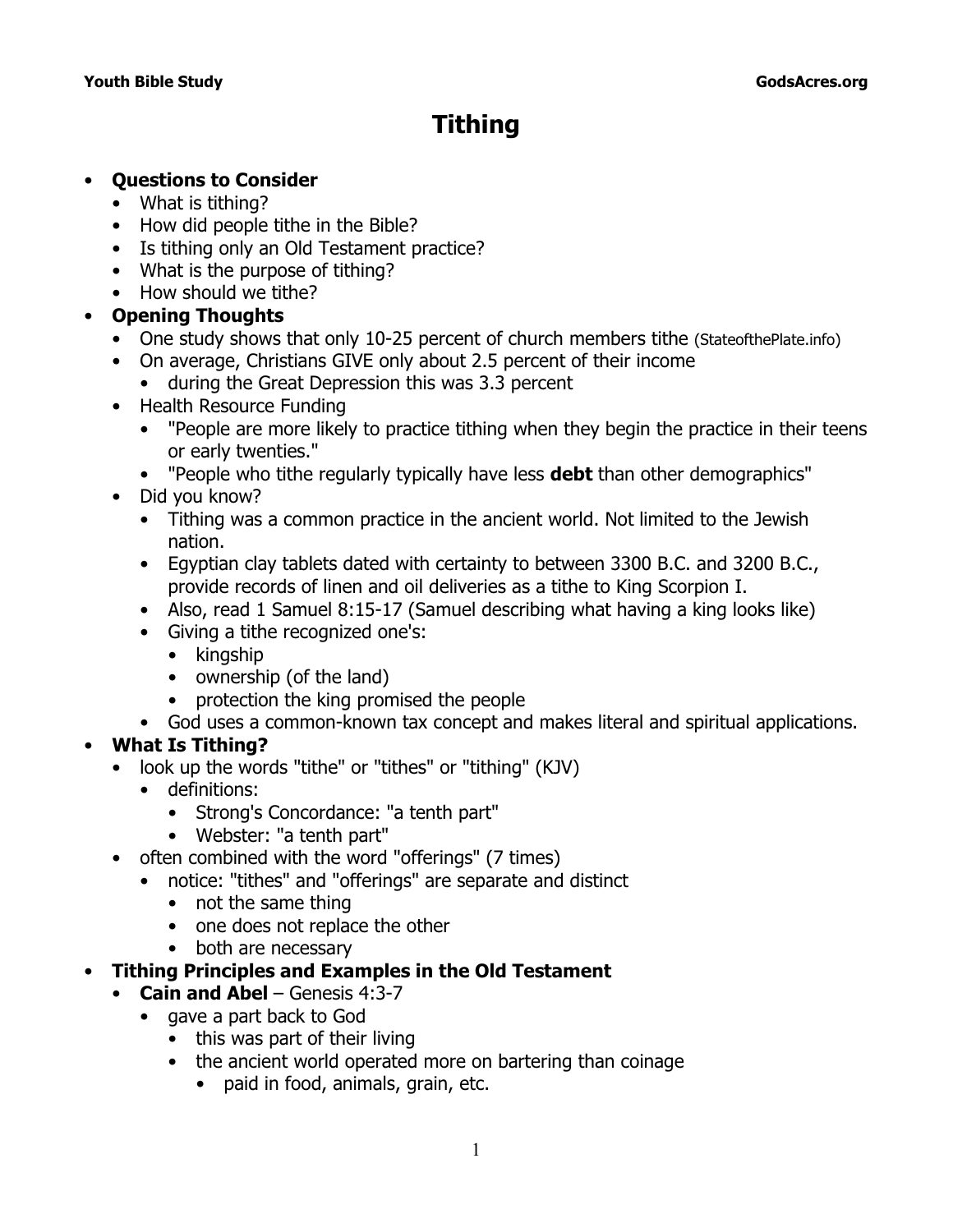#### **Youth Bible Study GodsAcres.org**

- **Abraham and Melchizedek**  read Genesis, Chapter 14
	- Lot had been taken captive by a confederation of kings
	- Abraham and his servants were victorious over these kings
	- Abraham rescued Lot and brings back "all the goods"
	- Abraham meets Melchizedek, who is:
		- king of Salem (the original Jerusalem)
		- "priest of the most high God"
		- Hebrews 7:3 describes Melchizedek as:
			- without father
			- without mother
			- without descent
			- having neither beginning of days, nor end of life
		- quite possibly a pre-incarnate appearance of Jesus Christ, or a Christophany (appearance of Christ to a human)
		- Psalm 110:4 speaking of the coming Messiah – *"a priest for ever after the order of Melchizedek"*
			- Note: this shows that Christ is after the priesthood of Melchizedek, not the priesthood of Aaron
	- V-20 Abraham gave Melchizedek "tithes of all"
		- Hebrews 7:1-2 defines this "Abraham gave a tenth part of all"

# • **Jacob**

- Genesis 28:22 *"of all that thou shalt give me I will surely give the tenth unto thee"*
- Jacob was asking for God's blessings, and in return promised to give Him "the tenth"

# • **Is Tithing Only an Old Testament Practice?**

- Argument against tithing today: "It was part of the old law, and Jesus nailed the old law to the Cross. We are no longer under the old law."
	- What exactly was nailed to the cross?
	- Colossians 2:14 *"Blotting out the handwriting of ordinances that was against us, which was contrary to us, and took it out of the way, nailing it to his cross."*
		- things that were **"against"** us
		- things that were **"contrary"** to us
	- **three types of laws**
		- **civil (national)** applied to Israel as a nation; leave a corner of your field unharvested for the poor, if an animal falls into a ditch on your property, you are responsible, etc.
		- **ceremonial**  laws to make one physically separate, pure, and clean (representing a future time when people could be spiritually pure and separate); these laws were fulfilled in Christ; we are cleansed by His blood
		- **moral** laws that come from God's nature, from God's moral character
	- **Moral laws are timeless**
		- in place before the Levitical Law
		- still in place today
		- compare with the law of gravity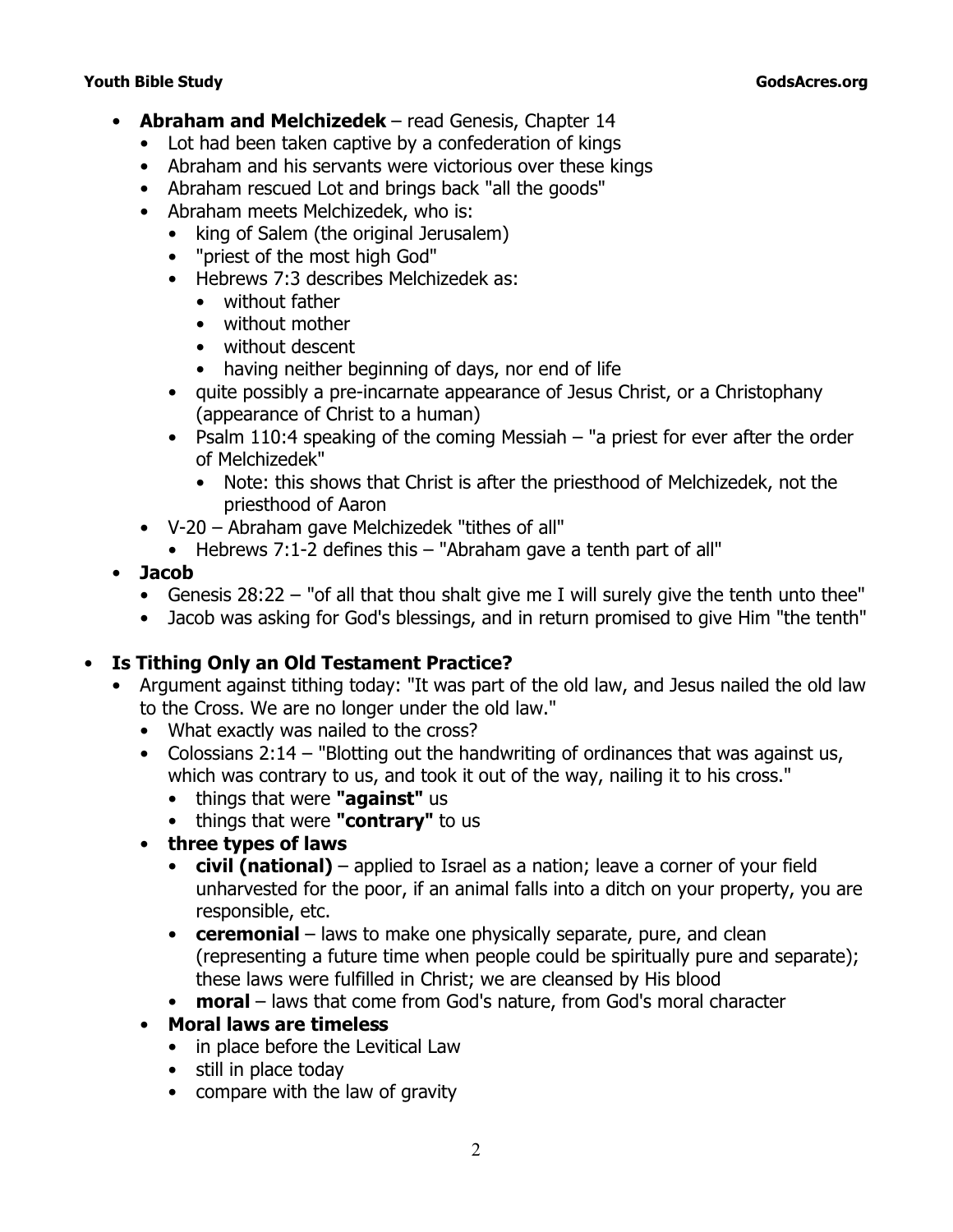#### **Youth Bible Study GodsAcres.org**

- no matter how many times you drop something, it will always fall down
- examples of moral laws:
	- sowing and reaping
	- laws on sexual conduct
	- loving God and loving others
- laws that were against us:
	- animal sacrifice
	- dietary and clothing restrictions
- **Questions**
	- is tithing against us? (Discuss)
	- was tithing in place **BEFORE** the civil and levitical laws were given?
		- Abraham tithed in 1913 B.C.
			- 422 years before the Law was given to Moses
		- Jacob tithed in 1760 B.C.
			- 269 years before the giving of the Law
	- Note: moral laws were incorporated into the Mosaic Law
		- $\bullet$  thou shalt not kill (moral principle) not nailed to the Cross
			- part of the 10 Commandments
	- **Food for Thought:** some say we should just give "freewill offerings." However, these were also established prior to the levitical law (Deuteronomy 12:5-6). If tithes were abolished, why not freewill offerings as well?

#### • **Did Jesus Speak of Tithing?**

- Matthew 23:23 *"Woe unto you, scribes and Pharisees, hypocrites! for ye pay tithe of mint and anise and cummin, and have omitted the weightier matters of the law, judgment, mercy, and faith: these ought ye to have done, and not to leave the other undone."*
	- Jesus was denouncing them for their legalism
	- not a dismissal of tithing *"these ought ye to have done"*
- Luke 11:42
	- *"tithe ... these ought ye to have done"*
	- don't leave the other undone
	- Jesus validated tithing
	- If tithing was to be done away with, why did Jesus support it in His teachings?
	- **Further Study:** consider and study the word "alms" in verse 41 (Acts 24:17 "alms" and "offerings")
- **What Is the Reason (Purpose) for Tithing?**
	- Let us study tithing principles
	- Look where tithes were to be given
		- Malachi 3:10 *"Bring ye all the tithes into the storehouse, that there may be meat in mine house ...."*
			- *"ALL the tithes"* belong in the *"storehouse"*
				- "storehouse" is where the supply is; where one is taken care of; where one gets their soul fed
					- God's house (OT tabernacle, temple;  $NT local church$ )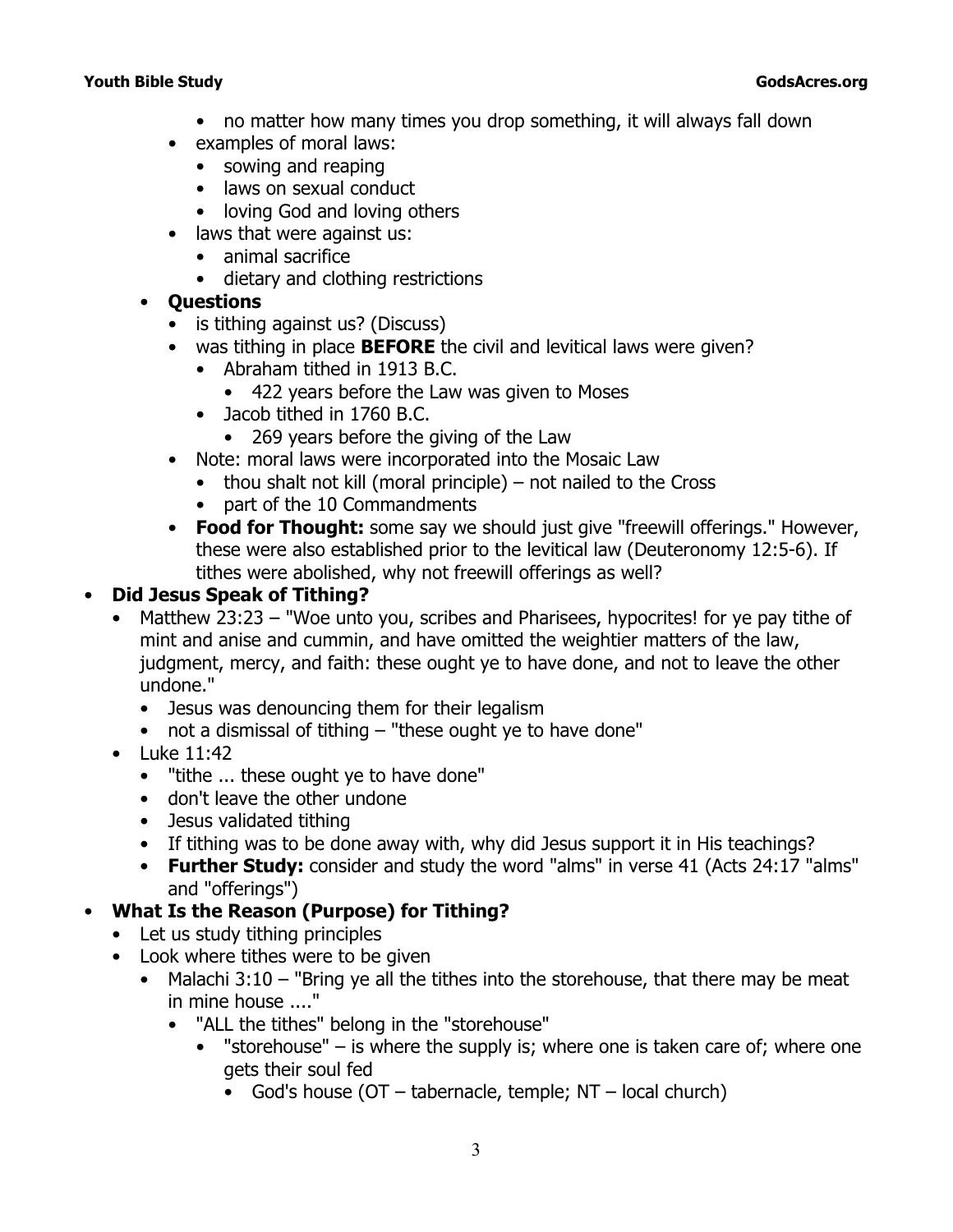• *"meat in mine house"* – tithes were primarily to **support** the Levites

#### • **Numbers 18:20-24**

- the Levites were not to own land; they were solely dedicated to taking care of the things of God
	- it was the people's responsibility to take care of them
	- v. 20 *"Thou shalt have no inheritance in their land, neither shalt thou have any part among them"*
	- v. 21 *"I have given the children of Levi all the tenth in Israel for an inheritance, for their service which they serve, even the service of the tabernacle of the congregation."*
	- v. 24 *"But the tithes of the children of Israel ... I have given to the Levites to inherit ...."*
	- God did not want the Levites to spend their time taking care of crops, animals, and land
	- their responsibility was *"the service of the tabernacle"* (v. 21)

#### • **Nehemiah 10:32, 39**

- v. 32 *"Also we made ordinances for us, to charge ourselves yearly with the third part of a shekel for the service of the house of our God"*
	- AMP we pledged to contribute  $\ldots$  to support the expenses of the house of God
- $v. 39 this was distributed among the priest, the porters, the singer, etc.$ 
	- *"and we will not forsake the house of our God"*
	- AMP in this manner, we will not neglect the house of God

#### • **1 Corinthians 9:1-14**

- Paul refers to OT practices (which have their foundation in moral law) to validate NT practices
- just as the OT tabernacle needed capital to operate, so does the NT church
- Quote: "This is one reason God ordained the congregation system; we can do together collectively what none of us can do individually" (Brother Earl Borders).
- Paul's examples:
	- $v. 6 -$  "forbear working"; as a minister, things should be such that they would not have to engage in secular working
		- Note: many small congregations cannot afford full-time support of their pastor; consider/discuss the hindrances and distractions a pastor faces when he needs to work a full-time job at the same time he is pastoring a work
	- v. 7-9 Paul compared natural, civil, and legal arguments
		- **Civil:** *"Who goeth a warfare any time at his own charges?"*
			- when a man goes into the military, do we not provide for him? The army pays for his clothes, food, housing, supplies, weapons, training, and a paycheck.
		- **Natural:** *"planteth a vineyard, and eateth not of the fruit thereof? ... feedeth a flock, and eateth not of the milk of the flock?"*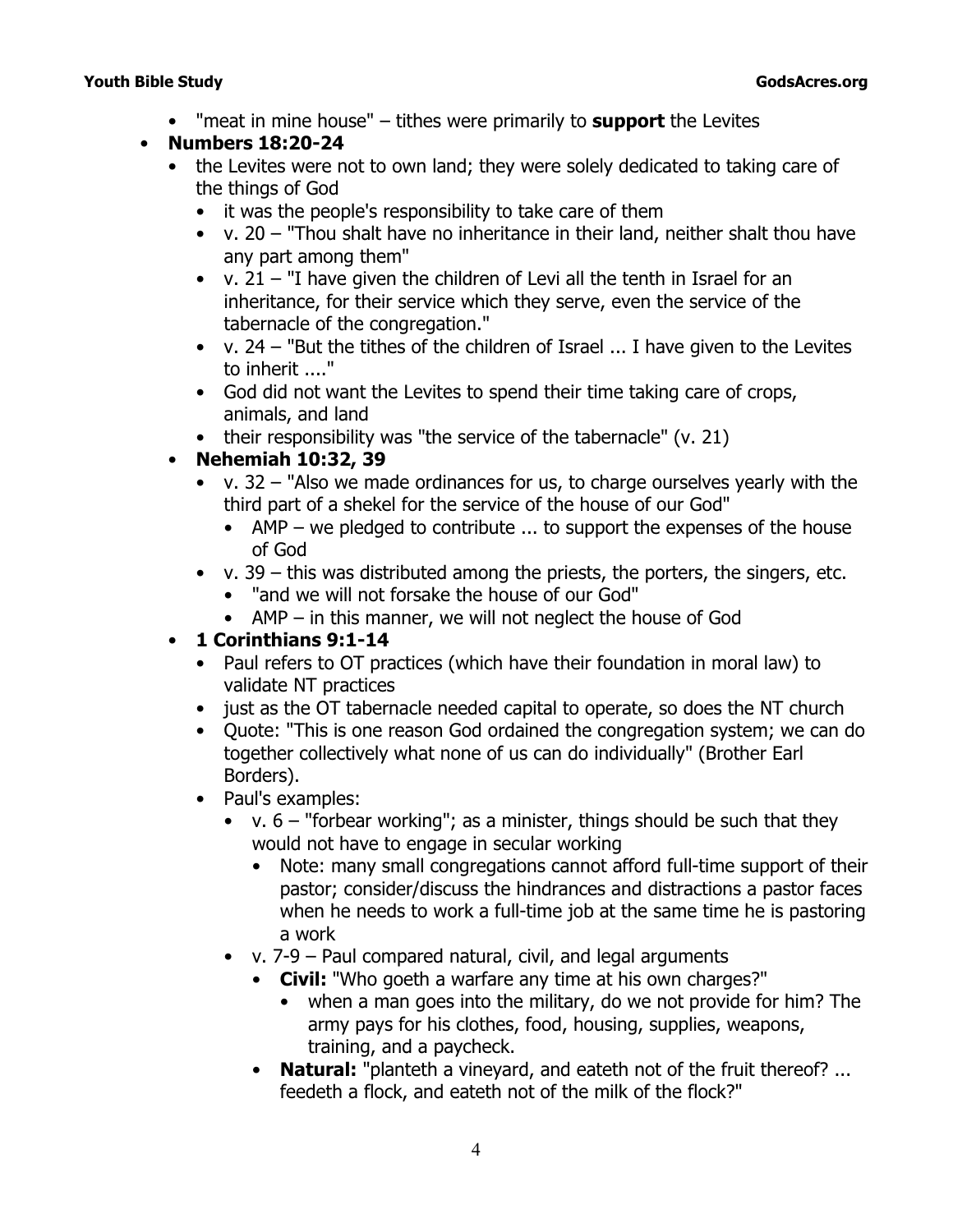#### **Youth Bible Study GodsAcres.org**

- the farmer is fed by the field he works in
- the shepherd is supported by the sheep he cares for
- **Legal:** *"For it is written in the law of Moses, thou shalt not muzzle the mouth of the ox that treadeth out the corn. Doth God take care for oxen?"* (Verse 9).
	- referring back to Deuteronomy 25:4 *"Thou shalt not muzzle the ox when he treadeth out the corn."*
	- "This law simply commanded the humane treatment of a working animal. In those days, grain was broken away from its husk by an ox walking on it repeatedly (usually in a circle). It was cruel to force the ox to walk over all that grain, yet to muzzle him so he couldn't eat of it" (*The Enduring Word Commentary*).
		- don't muzzle the ox; let him profit from his work
		- let the ox get a mouthful every so often
- What is the spiritual principle Paul was teaching?
	- v. 10  *"he that ploweth should plow in hope"*
		- *"he that thresheth in hope should be partaker of his hope"*
		- hope of what?
			- v. 11 *"If we have sown unto you spiritual things, is it a great thing if we shall reap your carnal things [material benefits; AMP]?"*
			- "It is right for the spiritual work of God's ministers to be repaid with the material support of the people they minister unto" (*The Enduring Word Commentary*).
	- who are the oxen in the New Testament?
	- 1 Timothy 5:17 *"let the elders [ministry] that rule well ... not muzzle the ox ... and the laborer is worthy of his reward"*
- **Other Examples:**
	- **1 Thessalonians 2:9**
		- AMP *"We worked night and day [practicing our trade] in order not to be a [financial] burden to any of you while we proclaimed the gospel of God to you."*
		- Paul worked night and day; he supported his own needs
		- the people either couldn't or wouldn't support him
	- **2 Thessalonians 3:8**
		- AMP *"nor did we eat anyone's bread without paying for it, but with labor and hardship we worked night and day [to pay our own way] so that we would not be a financial burden on any of you."*
	- **2 Corinthians 11:8**
		- AMP *"I robbed other churches by accepting [more than their share of] financial support for my ministry to you."*
		- The churches in Macedonia supported Paul (v. 9)
		- In other words, he did them a disservice by allowing these other churches to support him when the Corinthian church would not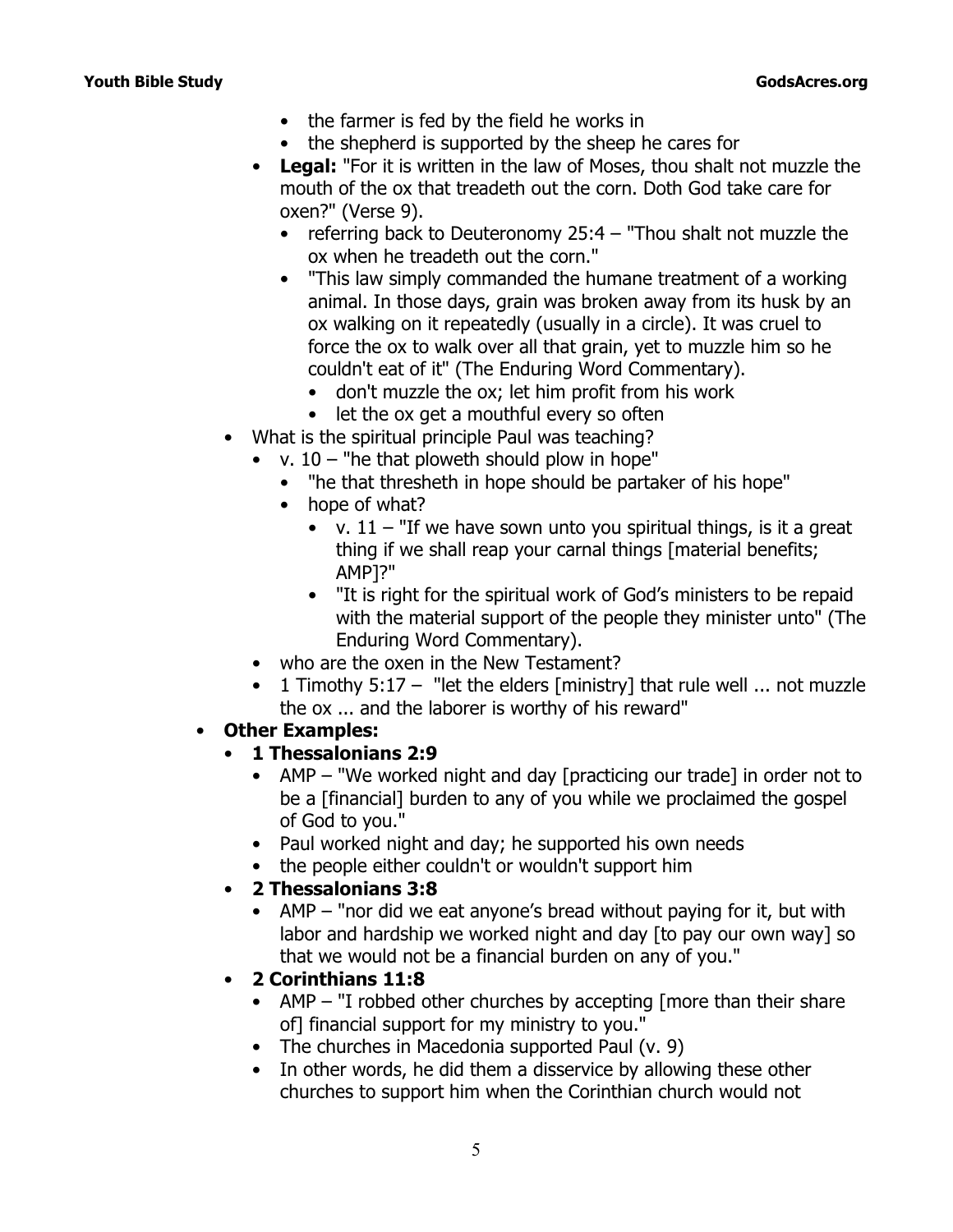- they could afford it; Paul did not correct this situation
- 2 Corinthians 12:13 *"forgive me for this injustice" (AMP)*
- **1 Corinthians 9:14** 
	- *"Even so hath the Lord ordained that they which preach the gospel should live of the gospel."*
		- "even so"  $-$  just as the civil, natural, and legal examples apply, so does the religious
		- "live **OF** the gospel" be supported by those who believe the message; get their living from this work (other versions)
- **Compare Galatians 6:6 and Deuteronomy 26:11-12**
	- Galatians 6:6 *"Let him that is taught in the word communicate [share] unto him that teacheth in all good things."*
	- Deuteronomy 26:11-12 *"And thou shalt rejoice in every good thing which the Lord thy God hath given unto thee, and unto thine house, thou, and the Levite, and the stranger that is among you. . . . When thou hast made an end of tithing ...."*
	- When Paul is instructing hearers to share with the ministers, he uses very similar language to OT verses about tithing – "all good things."
- **Question:** if the tithe was intended to support the ministry of the Old Testament (Levites), doesn't that same principle still apply today (support the ministry)?

# • **How Should I Tithe?**

- Tithe should be proportion to income (percentage)
	- fair and equitable way for everyone
	- Acts 11:29
	- 2 Corinthians 8:12
	- **Food for Thought:** 2 Corinthians 9:7 is used by some as a guideline "as you have purposed in your heart." However, context must be considered. Look at verse 9. This is speaking about giving to the poor, not the church.
		- under the Law, giving to the poor was a "freewill offering"
- Tithes should be systematic
	- some wait several months and pay all at once
	- Consider: 1 Corinthians 16:1-3
- Tithe should be given cheerfully, not grudgingly
	- Read 2 Corinthians 9:7
- If 10 percent was the minimum under the OT law, how can we start any less?
	- Matthew 5:20 *"That except your righteousness shall exceed the righteousness of the scribes and Pharisees ..."*
	- **Food for Thought:** Jews gave at least 23 percent per year (Numbers 18:20-32; Deuteronomy 14:22-29)
- **Firstfruits**
	- Proverbs 3:9 *"honor the Lord with ... firstfruits"*
		- pay tithe first, not with what is left
	- this is one of the reasons Abel's sacrifice was accepted and Cain's was not
		- Genesis 4:2 Cain brought his offering in the "process of time"; when he got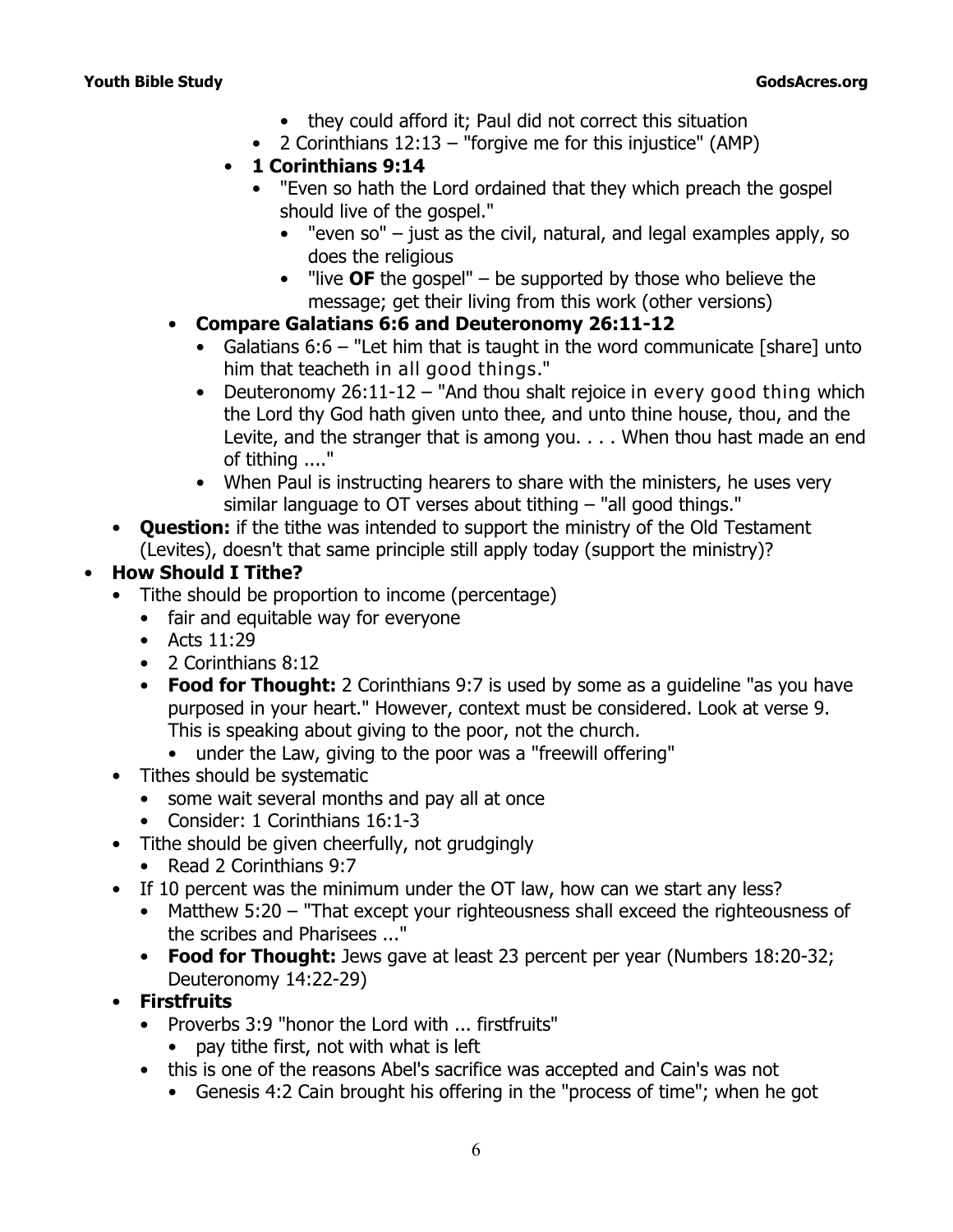#### **The Study of the Study of the Study of the Study of the Study of the Study of the Study of the Study of the Study of the Study of the Study of the Study of the Study of the Study of the Study of the Study of the Study of**

around to it (obligation)

- principle =  $God$  wants to be first (first place)
- Matthew 6:33 *"seek ye first ... all these things shall be added"*
	- takes care of God's business, He'll take care of you

#### **Sources**

- Audio Message: *Tithing* by Earl R. Borders
- https://enduringword.com/bible-commentary/genesis-14/
- https://get.tithe.ly/blog/106-bible-scriptures-about-giving
- https://healthresearchfunding.org/21-tithing-statistics/
- www.isawthelightministries.com/tithes.html